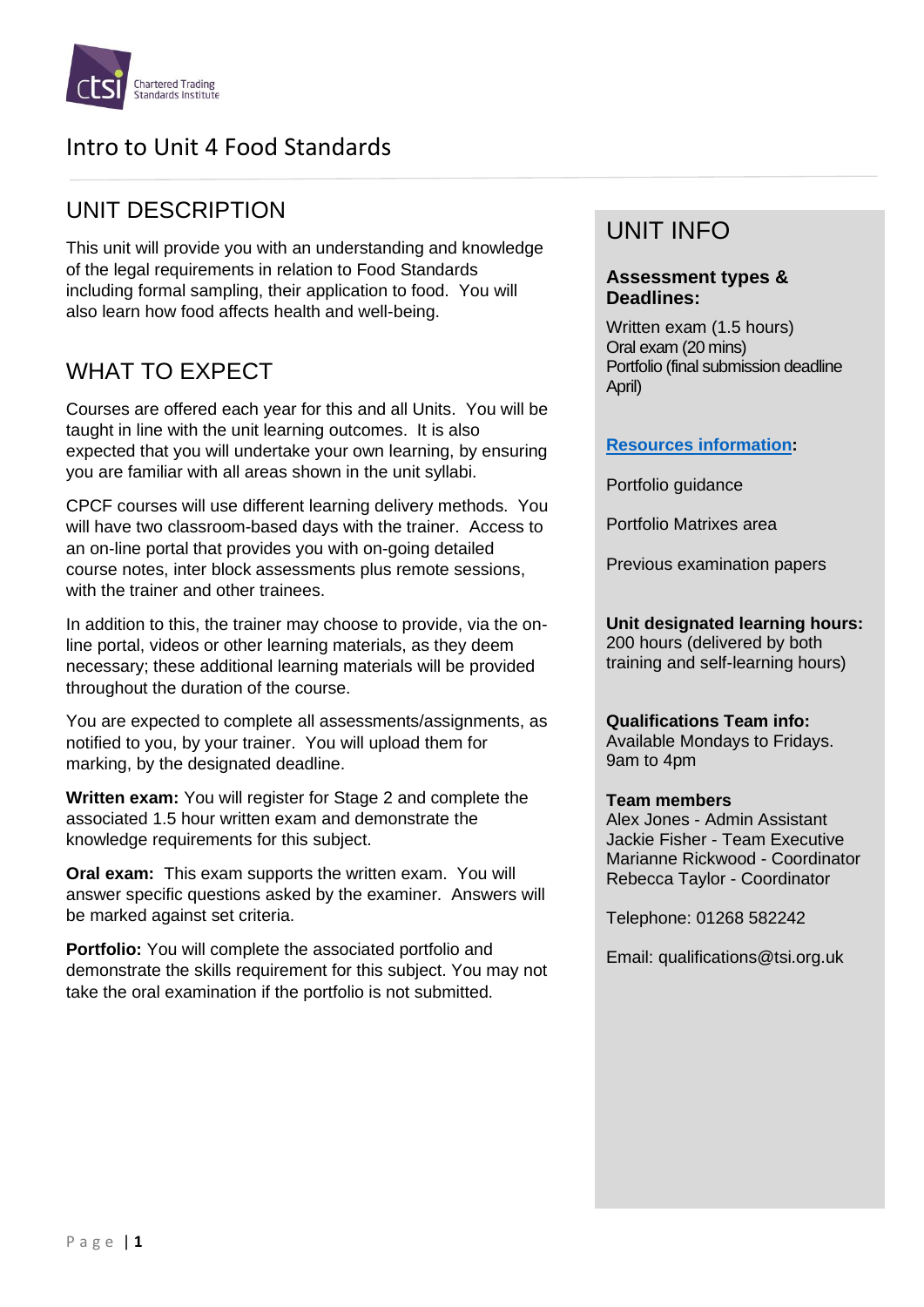

## CLASSIFICATION OF MARKS

All examinations are marked out of 100% and with a pass mark of 40%.

On passing an examination/coursework you will be graded with the following classifications: Distinction, Merit and Pass.

All effort should be made to gain the highest mark possible throughout the examining process.

## CPCF REGULATIONS AND POLICIES

All forms of assessment fall within strict regulations and you must ensure you understand and adhere to all regulation requirements.

The regulations that cover all aspects of the CPCF qualifications can be found on our website:

<https://www.tradingstandards.uk/practitioners/training-development/qualifications-resources#stage2info>

Please ensure you are familiar with all aspects within the regulations, taking particular notice of any area relating to examinations, coursework and deadlines.

CTSI will publish announcements surrounding the CPCF qualification from time to time. These are found here:

[https://www.tradingstandards.uk/practitioners/training-development/qualifications](https://www.tradingstandards.uk/practitioners/training-development/qualifications-resources#announcementsupdates)[resources#announcementsupdates](https://www.tradingstandards.uk/practitioners/training-development/qualifications-resources#announcementsupdates)

It is important that you are aware of any notifications provided by CTSI throughout the year to ensure you are meeting any/all requirements that the Executive or the Qualifications and Awards Board have put out.

## **GOVERNANCE**

For more detailed information on the governance of the CPCF, you will find this within the regulations. Below outlines the governance structure approved by CTSI Council.



| <b>Classification</b> | <b>Marks</b> |
|-----------------------|--------------|
| Distinction           | 70-100%      |
| Merit                 | 60-69%       |
| Pass                  | 40-59%       |
| Fails                 | 0-39%        |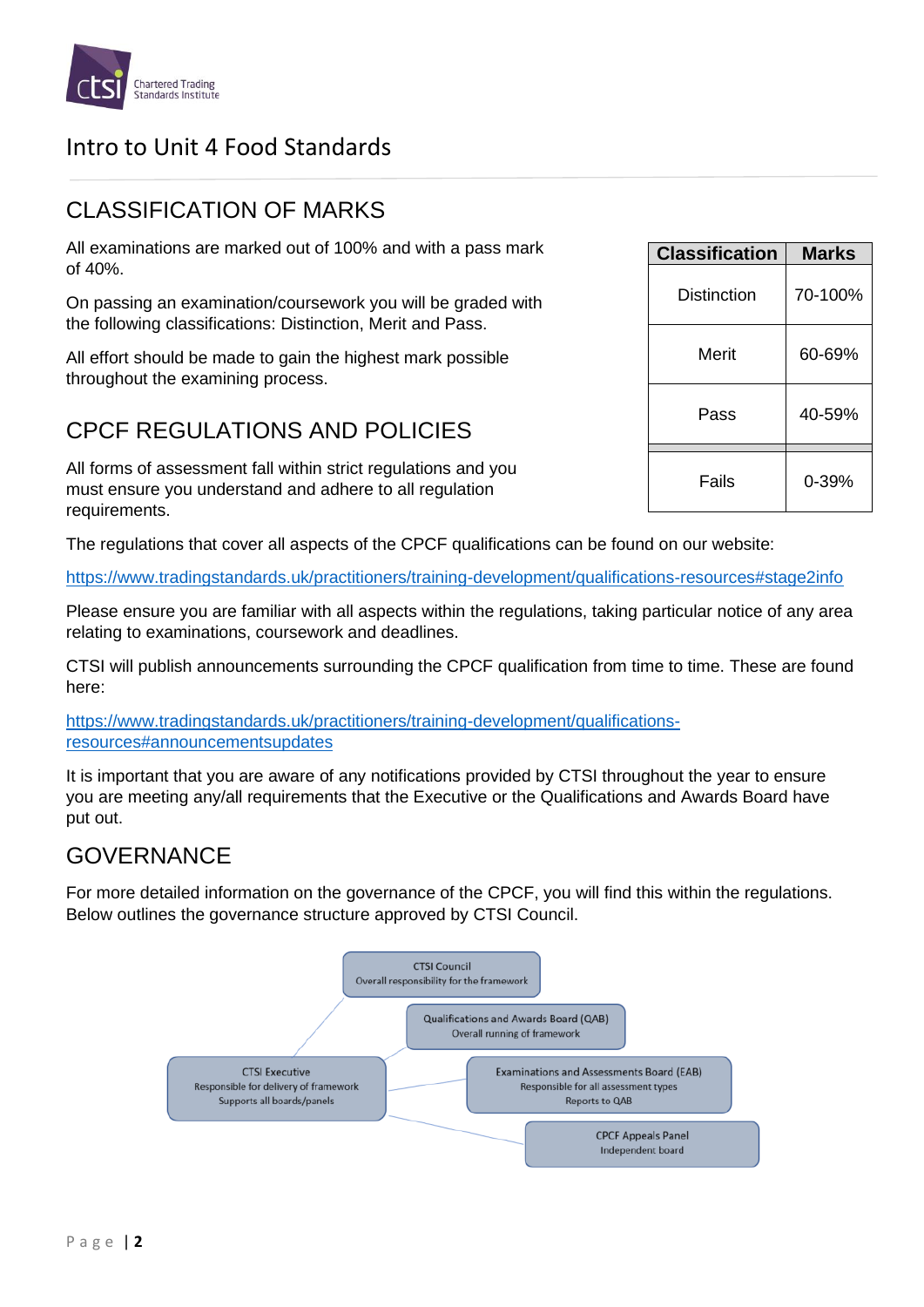

## UNIT SYLLABI

NOTE: The legislation outlined in this syllabus is not an exhaustive list. Candidates will be required to answer questions in accordance with this syllabus.

The examiners may expect candidates to show knowledge of legislation which is in existence but not in force, (i.e. Acts which have not finally been enacted, or Regulations which have not reached their commencement date) if it is directly and significantly relevant to the subject-matter of the examination.

## **Learning Outcomes:**

The competence for this module is the demonstration of knowledge and understanding of:

- 1. The rationale behind regulatory controls and the legal framework in respect of food and food products in the UK.
- 2. The law relating to the import, export, composition, labelling and advertising of food and food products sold for human consumption.
- 3. The responsibilities and liabilities of food producers, manufacturers, distributors, retailers, importers, primary producers and suppliers of food and food products.
- 4. The diligence requirements of food producers, manufacturers, distributors, retailers, importers, primary producers and suppliers of food and food products.
- 5. A knowledge of food hygiene and microbiology in order to effectively undertake inspections at food premises and take food samples without contamination.
- 6. The range, extent and limitations of enforcement powers under relevant legislation.
- 7. The roles of relevant enforcement agencies and their inter-relationships with Local Authorities.
- 8. The Food Law Code of Practice and Food Law Practice Guidance.
- 9. Practical enforcement interventions, investigations, issuing Improvement Notices and alternative enforcement strategies.

### **Indicative areas of study**

- 1. The application of legal principles relating to food and food products.
- 2. Analysis and application of relevant offences and sanctions available.
- 3. The controls on food safety, traceability, presentation, withdrawal, recall, notification and operating standards of businesses throughout the food chain from primary production to the placing of food on the market and the feeding of food-producing animal laid down in Retained EU Regulations 178/2002 and 852/2004
- 4. The critical analysis of food labels and their contents.
- 5. The range, extent and limitations of enforcement powers under relevant legislation.
- 6. Statutory defences and the application of relevant case law.
- 7. The practical application of the Food Law Code of Practice and Practice Guidance including assurance schemes and earned recognition
- 8. Sampling techniques and problems relating to identifying samples and determining when and how a sample can be taken.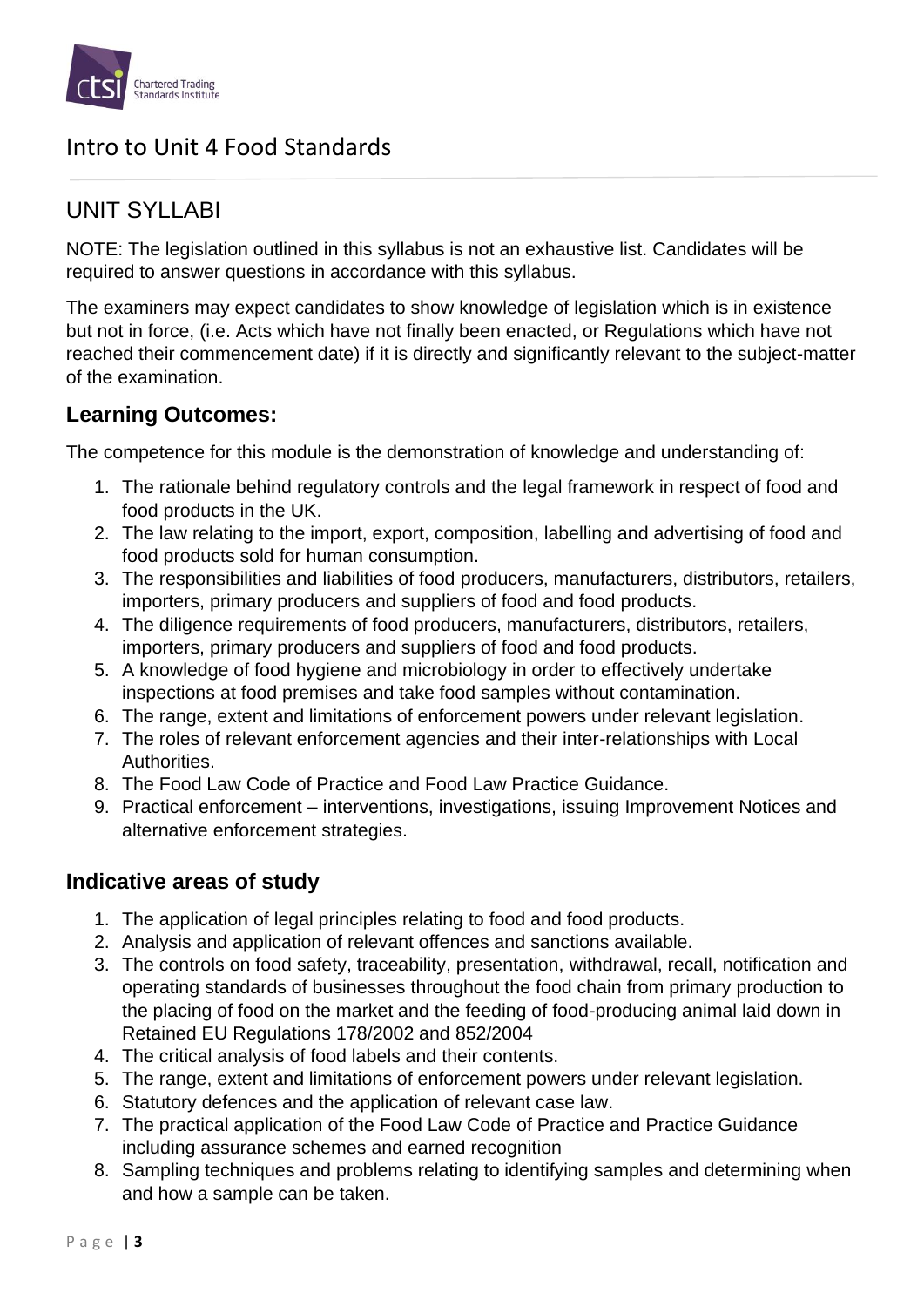

- 9. The roles and powers of central and local government in ensuring that food is correctly labelled.
- 10.The role and duties of the public analyst and the government chemist.
- 11.Issues of difficulty and controversy in food labelling law and its enforcement.
- 12.Practical enforcement interventions, investigations and issuing enforcement notices.
- 13.The Public Health Agenda and how it impacts on the work of Regulatory Services.
- 14.The role of Home Authorities and Primary Authorities in food law enforcement.

The following terms have been used to indicate the level of knowledge required in each element;

**Detailed:** To an in-depth level, and with a fine degree of distinction between concept

**Working:** With the ability to apply the learning to situations so as to resolve problems

**Basic:** Having an awareness of the organisations and concepts

Assessments will reflect the requisite level of knowledge in each given area of the syllabus.

### **Syllabus**

### **Detailed knowledge of:**

- 1. The Food Safety Act 1990
- 2. Controls on the import and export of food in relation to food standards and labelling
- 3. The Food Information Regulations 2014 and Retained EU Regulation 1169/2011 on the provision of food information to consumers; including enforcement.
- 4. Legislative controls on nutrition and health claims, and Retained EU Regulation 1924/2006.
- *5.* Legislation relating to food standards, composition and labelling of food
- 6. Food sampling legislation.
- 7. The controls on food safety, traceability, presentation, withdrawal, recall, and notification in Retained EU Regulation 178/2002 and procedures in matters of food safety implemented by the General Food Regulations 2004 and The Food Safety and Hygiene Regulations 2013
- 8. Legislative requirements on the use and labelling of genetically modified food.
- 9. The UK Early Warning System for Imported Food and Feed, how it operates and its use in monitoring imported food. .
- 10.The requirements of Retained EU Regulation 2017/625 on official feed and food controls as it applies to the delivery by officers of official food controls.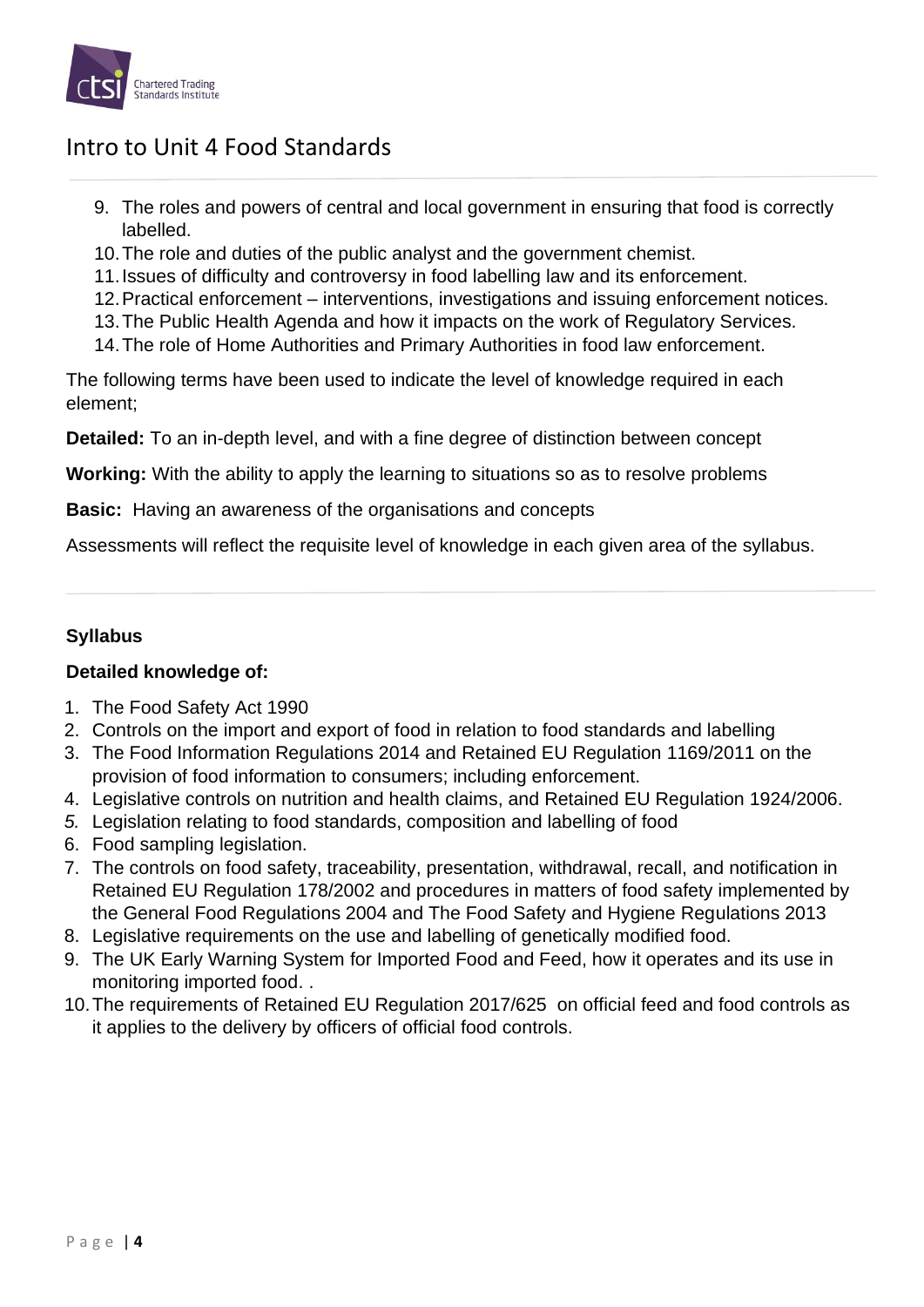

### **Working knowledge of:**

- 1. The legislative controls on contaminants in food.
- 2. The legislative controls on additives.
- 3. The Food Standards Act 1999.
- 4. The legislative controls on food contract materials.
- 5. The controls on food safety and in particular the operating standards of food businesses at the level of primary production laid down in Retained EU Regulation 852/2004 Annex I including the transport, storage and handling of primary products at the place of production and the transport of live animals, implemented by the Food Hygiene (Scotland) Regulations 2006, the Food Hygiene (Wales) Regulations 2006 and the Food Safety and Hygiene (England) Regulations 2013 and applicable enforcement powers.

### **Basic knowledge of:**

1. Food and Environmental Protection Act 1985 – Part I.

### **General**

### **Detailed knowledge of:**

- 1. The application of appropriate control measures, including powers and enforcement sanctions when undertaking food interventions, particularly inspection and audit of food businesses.
- 2. The rationale behind regulatory controls and the legal framework in respect of food in the UK
- 3. The methods of sampling and analysis for the official control of food including: preparation, storage and transportation of samples; safe working practices; appropriate equipment; the role of the public analyst and government chemist; the nature of analytical constituents and contaminants to be tested for, their distribution within food and the different approaches to sampling required.
- 4. The Food Law Enforcement Code of Practice and Practice Guidance.
- 5. The role of Primary Authorities in so far as it relates to enforcing authorities.